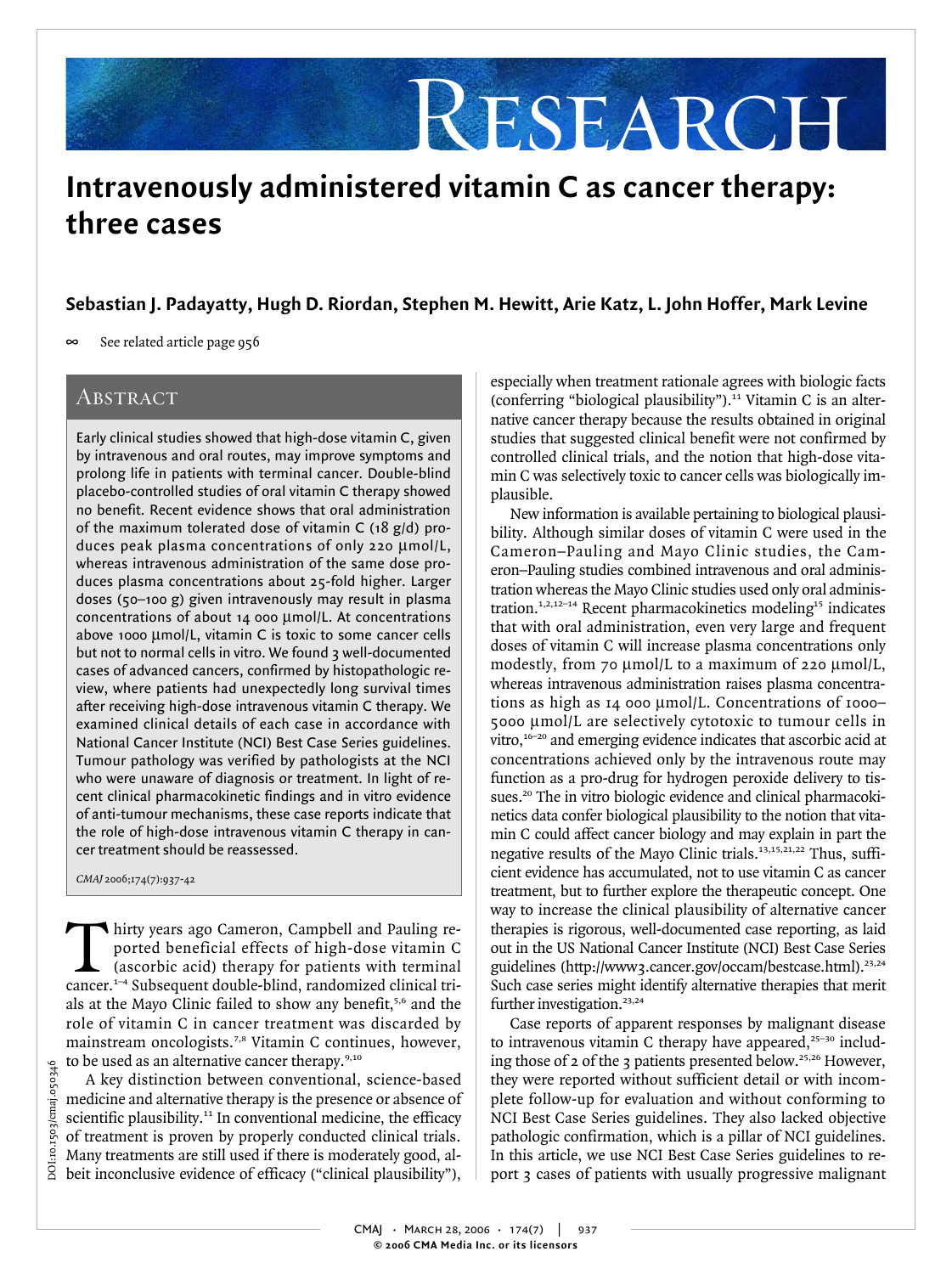disease who received intravenous vitamin C therapy as their only significant cancer therapy and whose clinical courses were unusually favourable. Original diagnostic material obtained before treatment with vitamin C was reviewed by pathologists at the National Institutes of Health (NIH) who were unaware of the diagnoses and treatments.

#### **Patient 1**

This case was previously reported but without long-term follow-up, without detail, and with no independent pathologic confirmation.25,26 A 51-year-old woman was found in August 1995 to have a tumour involving her left kidney. At nephrectomy in September 1995 this was shown to be a renal cell carcinoma 9 cm in diameter with thrombus extending into the renal vein. Chest radiography results were normal, and there was no evidence of metastatic disease on CT scan of the chest and abdomen. In March 1996 a CT scan of the chest indicated



**Fig. 1:** Chest radiography, November 1996, about 1 month after intravenous vitamin C therapy was started. Cannonball lesions are evident in both lung fields, as indicated by the arrows and lines.



**Fig. 2:** Chest radiography, June 1997, showing regression of the lesions; the arrow indicates one residual abnormality.

several new, small, rounded and well-defined soft tissue masses no larger than  $\varsigma$  mm in diameter; they were judged consistent with metastatic cancer. By November 1996 chest radiography revealed multiple cannonball lesions (Fig. 1).

The patient declined conventional cancer treatment and instead chose to receive high-dose vitamin C administered intravenously at a dosage of 65 g twice per week starting in October 1996 and continuing for 10 months. She also used other alternative therapies: thymus protein extract, N-acetylcysteine, niacinamide and whole thyroid extract (Table 1). In June 1997 chest radiography results were normal except for one remaining abnormality in the left lung field, possibly a pulmonary scar (Fig. 2).

In October 2001 a new mass 3.5 cm in diameter in the anterior right lung was detected on radiography. A transthoracic biopsy revealed small-cell carcinoma of the lung. The patient opted for intravenous vitamin C injections. The lung mass remained constant in size in radiograpy taken in May and August 2002 but had increased to 4 cm in views taken in October 2002. In early November hyponatremia developed. Two weeks later the patient was admitted to hospital with abdominal distension and constipation. Barium studies revealed slow transit but no intestinal obstruction. Results of a CT scan of the abdomen were normal. She died shortly afterward, and no autopsy was performed. Histopathologic review of the primary renal tumour at the NIH confirmed the diagnosis of clear-cell renal carcinoma, type, nuclear grade III/IV, with the largest diameter measuring 6.5 cm. The tumour involved the renal vein and hilar perinephric fat. Pathologic review of the lung tumour biopsy specimen of October 2001 was not conducted at the NIH. Local pathologists diagnosed this specimen as indicating small-cell lung cancer and not recurrent metastatic renal cell carcinoma.

This case describes the regression of pulmonary metastatic renal cancer in a patient receiving high-dose intravenous vitamin C therapy. According to the NCI Best Case Series guidelines, the credibility of this case would be increased by biopsy proof that the multiple slowly growing bilateral cannonball lung nodules in this patient with known renal cell carcinoma were actually malignant. However, in this case, the clinical characteristics and evolution of the pulmonary lesions, in the absence of bacterial infection or other systemic disease, make any other diagnosis unlikely. The clinician attending the patient deemed a confirmatory biopsy to be unnecessary and inappropriate in this setting. A plausible alternative explanation to the conclusion that this patient's metastatic renal cell cancer responded to intravenous vitamin C therapy is that the tumours spontaneously regressed. Spontaneous regression has been reported in renal cell cancer, but it is rare, occurring in fewer than 1% of cases and typically after nephrectomy, radiation to the primary tumour or primary tumour embolization.31,32 Here, metastatic disease appeared several months *after* nephrectomy, rather than regressing in response to it. As well, the primary cancer was nuclear grade III/IV and involved the renal vein, factors associated with a highly unfavourable prognosis.<sup>31</sup>

Of note, more than 4 years after stopping intravenous vitamin C therapy and with the renal cell cancer in complete re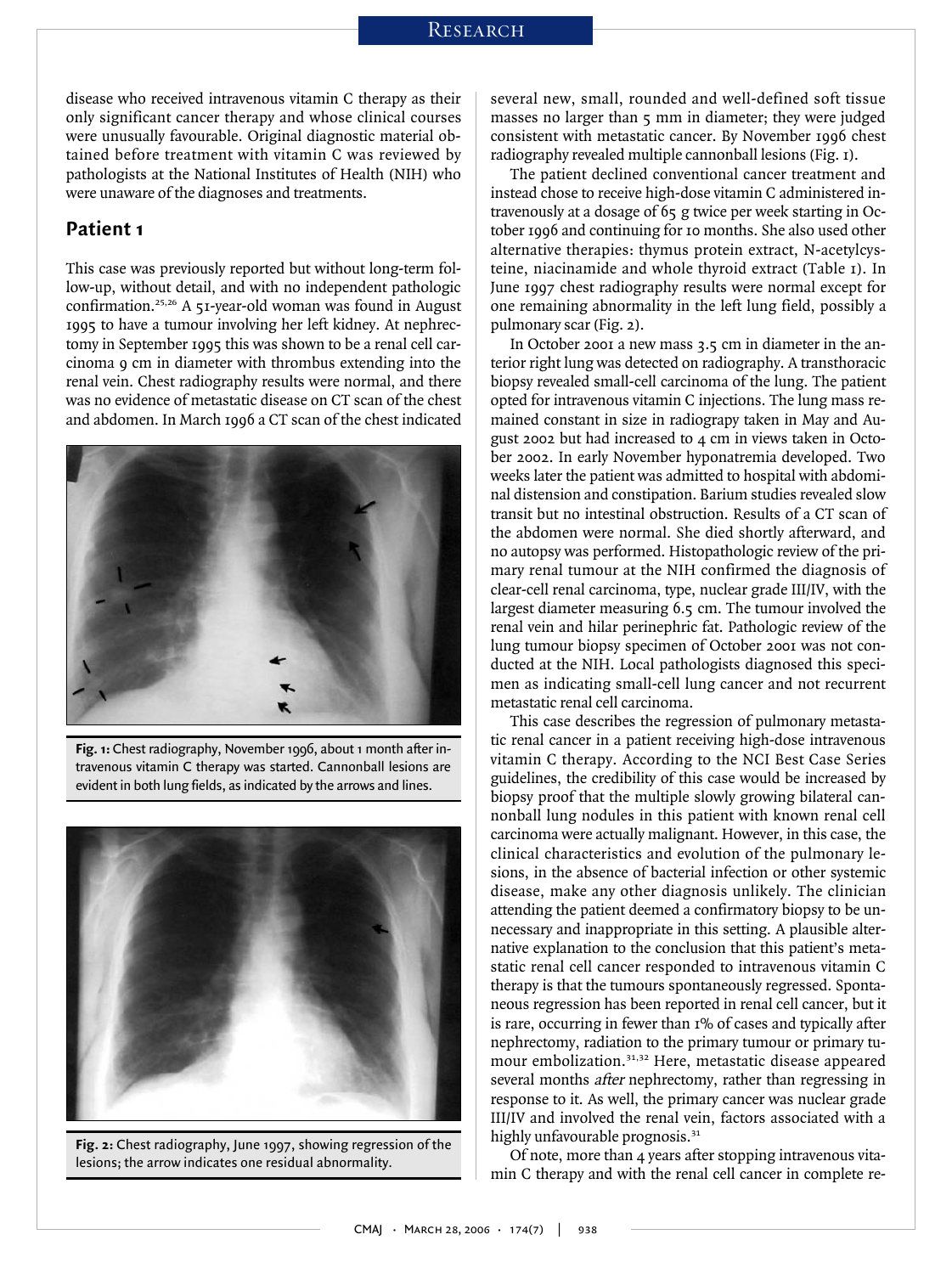mission, primary small-cell lung cancer was diagnosed in this patient, who was a long-standing cigarette smoker. The second cancer did not respond to high-dose vitamin C therapy. From the clinical history it appears the tumour remained a constant size for many months and likely slowly progressed until her death about a year after diagnosis despite the resumption of intravenous vitamin C therapy.

#### **Patient 2**

A 49-year-old man presented to his physician in 1996 with hematuria and was found at cystoscopy to have a primary bladder tumour with multiple satellite tumours extending 2–3 cm around it. Transurethral resection of the primary tumour and its surrounding tumour satellites was carried out until apparently normal muscle was reached and the tumour base was fulgurated. The patient declined systemic or intravesical chemotherapy or radiotherapy and instead chose intravenous vitamin C treatment. He received 30 g of vitamin C twice per week for 3 months, followed by 30 g once every 1–2 months for 4 years, interspersed with periods of 1–2 months during which he had more frequent infusions. Histopathologic review at the NIH revealed a grade 3/3 papillary transitional cell carcinoma invading the muscularis propria. Now, 9 years after diagnosis, the patient is in good health with no symptoms of recurrence or metastasis. The patient used the following supplements: botanical extract, chondroitin sulfate, chromium picolinate, flax oil, glucosamine sulfate, α-lipoic acid, Lactobacillus acidophilus and L. rhamnosus and selenium (Table 2).

Complete or partial bladder removal is the standard treatment for stage T2 (muscle invasive) bladder cancer, since the presence of muscle invasion appears to be the best predictor of aggressive behaviour. When treated only locally, as in this case, invasive transitional cell bladder cancer almost invariably develops into clinically apparent local or metastatic disease within a short period.<sup>33-35</sup> There are reports of transurethral tumour resection being offered as the sole initial therapy in carefully selected patients with T2 disease. In one report 20% of patients with muscle invasive bladder cancer treated only with transurethral resection remained free of recurrent disease after  $3$ –7 years of follow-up.<sup>36</sup> However, such minimal therapy is considered an option only when the cancer is solitary, well defined and completely excised as documented by pathologic evaluation,<sup>37</sup> whereas this patient presented with multiple tumours and associated muscle invasion. resence of muscle invasion appears to the f aggressive behaviour. When treated on<br>see, invasive transitional cell bladder can<br>evelops into clinically apparent local of<br>ithin a short period.<sup>33–35</sup> There are repo<br>incour res

**Table 1:** Supplementary medication taken concurrently with

| Start date    | Medication and dosage                                                                                                                                                      |
|---------------|----------------------------------------------------------------------------------------------------------------------------------------------------------------------------|
| $10-10-96$    | NSC-24 (beta glucan) 1 capsule twice daily                                                                                                                                 |
| $10-10-96$    | N-acetylcysteine 500 mg 3 times daily                                                                                                                                      |
| $8 - 26 - 97$ | Niacinamide 500 mg 2 capsules taken 30 min<br>before intravenous vitamin C therapy,<br>increasing to 4 capsules and then 6 capsules<br>(3000 mg) before vitamin C infusion |
| $6 - 15 - 98$ | Whole thyroid extract 30 mg once daily                                                                                                                                     |

#### **Patient 3**

This case was previously reported but without detail and without independent pathologic confirmation.<sup>26,30</sup> A 66-yearold woman was found in January 1995 to have a large left paraspinal mass medial to the iliopsoas muscle at the L4–5 level. On imaging the mass measured 3.5–7 cm transversely and 11 cm in the craniocaudal direction, with evidence of extension into the posterior paraspinal muscle and bone invasion. Chest radiography results were normal. An open biopsy specimen was diagnostic of a diffuse large B-cell lymphoma. The patient's oncologist recommended local radiation therapy and chemotherapy. Although she agreed to a 5 week course of local radiation therapy, the patient refused chemotherapy, electing instead to receive vitamin C intravenously. She received 15 g of vitamin C twice per week for about 2 months, 15 g once to twice per week for about 7 months, and then 15 g once every 2-3 months for about 1 year. This began in mid-January 1995 concurrently with the radiation therapy, which was given as AP/PA parallel opposed 18 MEV x-rays and between 1–18 and 2–28–95, 5040 Centi Gray in 28 fractions delivered to the mid-plane of the body with 3:2 loading from the back. At this time a left axillary lymph node 1 cm in diameter and a right axillary lymph node 1.5 cm in diameter were palpable. eek course of local radiation therapy,<br>hemotherapy, electing instead to recei<br>mously. She received 15 g of vitamin C<br>oout 2 months, 15 g once to twice pe<br>onths, and then 15 g once every 2–3 j<br>ar. This began in mid-January

Two weeks later, in early February 1995, the right and left axillary lymph nodes remained palpable and a new left cervi-

**Table 2:** Supplementary medication taken concurrently with

| intravenous vitamin C therapy by Patient 2 |                                                                                                                                      |  |
|--------------------------------------------|--------------------------------------------------------------------------------------------------------------------------------------|--|
| Start date                                 | Medication and dosage                                                                                                                |  |
| $12 - 12 - 96$                             | Vermox (mebendazole) 100 mg 1 tablet once<br>daily for 3 d, repeated after 1 wk                                                      |  |
| $12 - 12 - 96$                             | After completion of Vermox, Parex (botanical<br>supplement) 2 tablets 3 times daily                                                  |  |
| 12-19-96                                   | Emergen C (vitamin and mineral supplement<br>with 1 g vitamin C) 1 packet in 6 oz water twice<br>daily                               |  |
| 12-19-96                                   | Flax oil capsules 1 with each meal                                                                                                   |  |
| $3 - 5 - 97$                               | $\alpha$ -Lipoic acid 100 mg daily                                                                                                   |  |
| $4 - 9 - 97$                               | Vital Dophilus (Lactobacillus acidophilus, L.<br>rhamnosus) 1 scoop daily                                                            |  |
| $4 - 9 - 97$                               | Glutathione 1 tablet with each meal                                                                                                  |  |
| $6 - 30 - 97$                              | Zinc Boost (zinc) 1 tablet twice daily                                                                                               |  |
| 11-17-97                                   | Glucosamine sulfate 500 mg 4 times daily;<br>chondroitin sulfate 500 mg twice daily                                                  |  |
| 11-17-97                                   | Calf liver every couple of weeks                                                                                                     |  |
| 12-22-98                                   | $\alpha$ -Lipoic acid 300 mg daily                                                                                                   |  |
| $12 - 22 - 98$                             | Chromium picolinate 200 mcg daily                                                                                                    |  |
| $12 - 22 - 98$                             | Selenium up to 400 mcg daily, on and off                                                                                             |  |
| $9 - 04 - 00$                              | Magnesium 1 mL with intravenous vitamin C<br>therapy                                                                                 |  |
| $10-27-00$                                 | IVC-Max (vitamin K, niacinamide, biotin,<br>selenium, $\alpha$ -lipoic acid, quercetin, grape seed<br>extract) 1 capsule twice daily |  |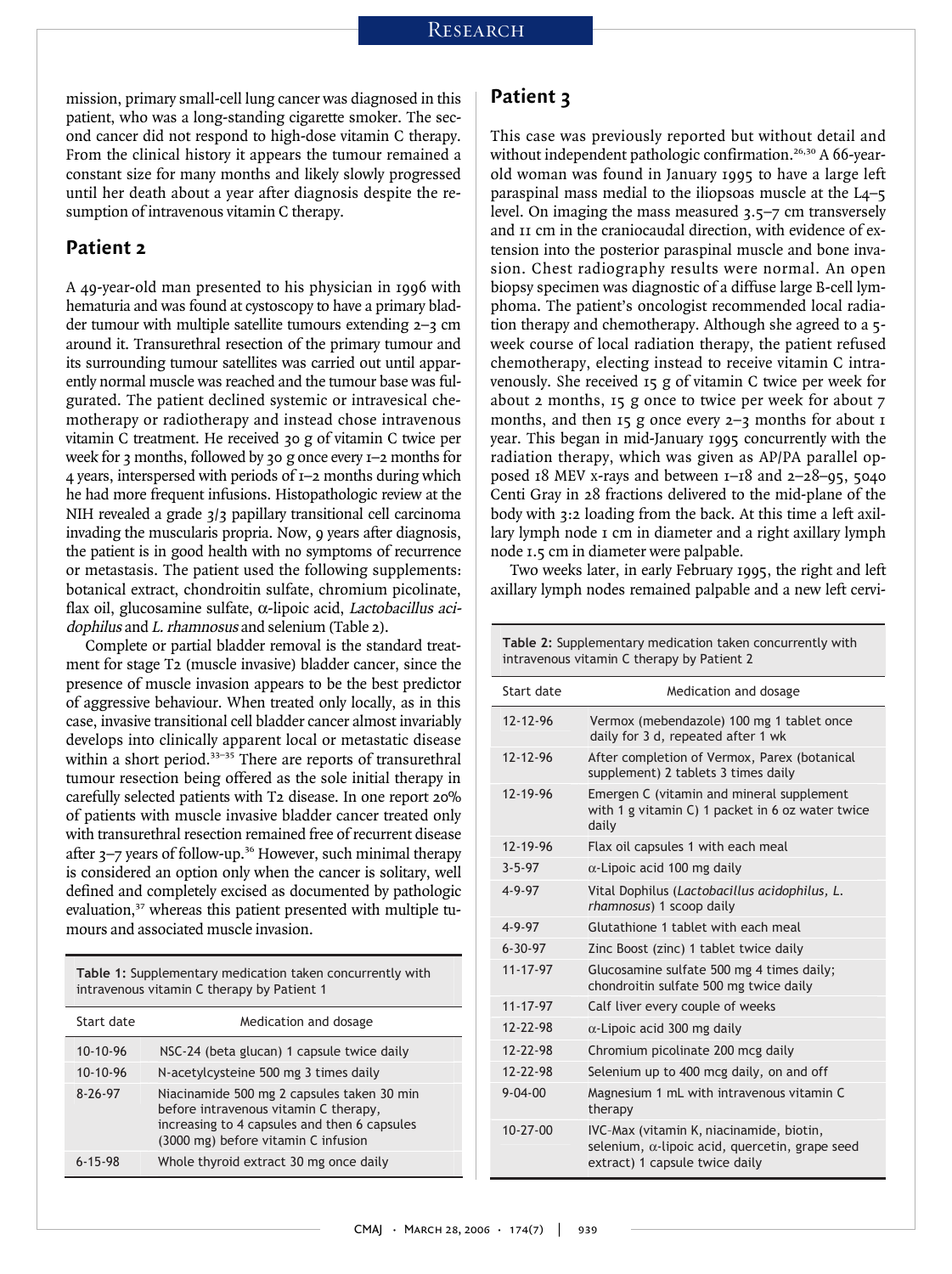cal lymph node 1 cm in diameter and a new left supraclavicular lymph node larger than 1 cm were apparent on physical examination. Intravenous vitamin C therapy continued. Three weeks later the supraclavicular and cervical lymph nodes were no longer palpable, the left axillary node had disappeared, and the right axillary node had decreased in size to less than 1 cm. After a further 3 weeks, in mid-March 1995, there was no lymphadenopathy in the neck and no palpable axillary lymphadenopathy. In late April 1995 a new left cervical lymph node was detected, and histopathologic review identified a biopsy specimen as identical to the original tumour. The patient once again refused chemotherapy and continued her program of intravenous vitamin C injections. Two months later, in June 1995, there was marked left supraclavicular lymphadenopthy 3 cm in size, with shotty right axillary nodes but no adenopathy in the left axilla. Four months later, in October 1995, a single right submandibular node was palpable, but the supraclavicular and all other areas, including the axillas, had no palpable lymph nodes. In May 1996 a left anterior cervical node 1.5 cm in size was present, but there was no other adenopathy. Intravenous vitamin C therapy continued through late December 1996, at which time the patient was in normal health and had no clinical sign of lymphoma. The patient remains in normal health 10 years after the diagnosis of diffuse large B-cell lymphoma, never having received chemotherapy. The patient used additional products: βcarotene, bioflavonoids, chondroitin sulfate, coenzyme  $Q_{10}$ , Example 1995, the two manufactured cents<br>adenopthy 3 cm in size, with shotty right adenopathy in the left axilla. Four mon<br>95, a single right submandibular node<br>e supraclavicular and all other areas, in<br>d no palpable lymp e supraclavicular and all other areas, including the axid no palpable lymph nodes. In May 1996 a left anterior<br>cal node 1.5 cm in size was present, but there was no c<br>lenopathy. Intravenous vitamin C therapy contin<br>rough

**Table 3:** Supplementary medication taken concurrently with

| Start date     | Medication and dosage                                                                                                                 |
|----------------|---------------------------------------------------------------------------------------------------------------------------------------|
| $1 - 13 - 95$  | Coenzyme $Q_{10}$ (ubiquinone) 200 mg daily for 1<br>wk, followed by 400 mg daily                                                     |
| $1 - 13 - 95$  | Magnesium 1 mL with intravenous vitamin C<br>therapy                                                                                  |
| 10-19-95       | B-carotene 25 000 IU 4 times daily                                                                                                    |
| $1 - 27 - 95$  | Parasidal (Sweet wormwood whole plant<br>extract, ginger root and rhizome extract, sour<br>plum fruit extract) 1 tablet 3 times daily |
| $1 - 27 - 95$  | Vitamin B supplement, intake doubled                                                                                                  |
| $1 - 27 - 95$  | Dehydroepiandrosterone 25 mg daily                                                                                                    |
| $1 - 27 - 95$  | OsteoPrime 1 tablet 4 times daily                                                                                                     |
| $5 - 15 - 95$  | Vitamin C with bioflavonoids 1000 mg daily,<br>increased by 1-2 gm/d each wk                                                          |
| $6 - 08 - 95$  | N-acetylcysteine 500 mg twice daily                                                                                                   |
| $3 - 18 - 96$  | Magnesium 1 mL with intravenous vitamin C<br>therapy                                                                                  |
| $4 - 01 - 96$  | Pepto Bismol (bismuth) 2 tablets 4 times daily<br>for 7 wk                                                                            |
| $4 - 78 - 96$  | Parex (botanical supplement) 2 capsules 2-3<br>times daily                                                                            |
| $12 - 24 - 96$ | Magnesium 1 mL with intravenous vitamin C<br>therapy                                                                                  |
| $9 - 23 - 97$  | Chondroitin sulfate 500 mg 3 times daily                                                                                              |
| $9 - 23 - 97$  | Glucosamine sulfate 500 mg 4 times daily                                                                                              |

dehydroepiandrosterone, a multiple vitamin supplement, Nacetylcysteine, a botanical supplement and bismuth tablets (Table 3). Histopathologic examination of the original paraspinal mass at the NIH confirmed a diffuse large B-cell lymphoma at stage III, with a brisk mitotic rate.

Patients with untreated stage III diffuse B-cell lymphoma have a dismal prognosis. This case, like the preceding one, is unusual in that the patient refused chemotherapy, which might have produced a long-term remission. It appears, nonetheless, that a cure occurred in connection with intravenous vitamin C infusions.

#### **Discussion**

These cases were analyzed in accordance with the NCI's Best Case Series process, which reports and interprets apparent responses to alternative therapies.<sup>23,24</sup> Apart from its implications regarding vitamin C, this article illustrates the use of the Best Case Series approach in assessing the clinical plausibility of novel therapies. None of these case histories provides definitive proof that intravenous vitamin C therapy was responsible for the patient's unusually favourable clinical course. It is often difficult to prove definitively that a given treatment is responsible for a specific clinical outcome. When the treatment is unorthodox, alternative explanations, even if highly unlikely, tend to be preferred.<sup>38,39</sup> However, although they do not provide grounds for advocating intravenous vitamin C therapy as a cancer treatment, these cases increase the clinical plausibility of the notion that vitamin C administered intravenously might have effects on cancer under certain circumstances.

The overall plausibility of ascorbic acid administered intravenously as a cancer therapy is enhanced by recent insights into clinical pharmacokinetics and in vitro cancer-specific cytotoxicity of vitamin C.15–20 Pharmacokinetics data show that orally administered vitamin C results in tightly controlled plasma and cell concentrations. Subjects consuming 200–300 mg per day of vitamin C in  $\zeta$  or more daily servings of fruits and vegetables have fasting steady state plasma concentrations of about 70–80 µmol/L.<sup>40,41</sup> Even with maximally tolerated oral doses of 3 g every 4 hours, peak plasma concentrations are estimated to not exceed 220 µmol/L.<sup>15</sup> Intravenous administration of vitamin C bypasses tight control for several hours, until homeostasis is restored by renal excretion. Depending on the dose and infusion rate, peak plasma concentrations obtained intravenously are estimated to reach 14 000 µmol/L, and concentrations above 2000 µmol/L may persist for several hours. Emerging in vitro data show that extracellular ascorbic acid selectively kills some cancer but no normal cells by generating hydrogen peroxide.<sup>20</sup> Death is mediated exclusively by extracellular ascorbate, at pharmacologic concentrations that can be achieved only by intravenous administration. Vitamin C may serve as a pro-drug for hydrogen peroxide delivery to extravascular tissues, but without the presence of hydrogen peroxide in blood. These data are consistent with clinical pharmacokinetics of vitamin C administered intravenously.<sup>15</sup> Of note, only a minority of cancer patients reported by Cameron and colleagues responded to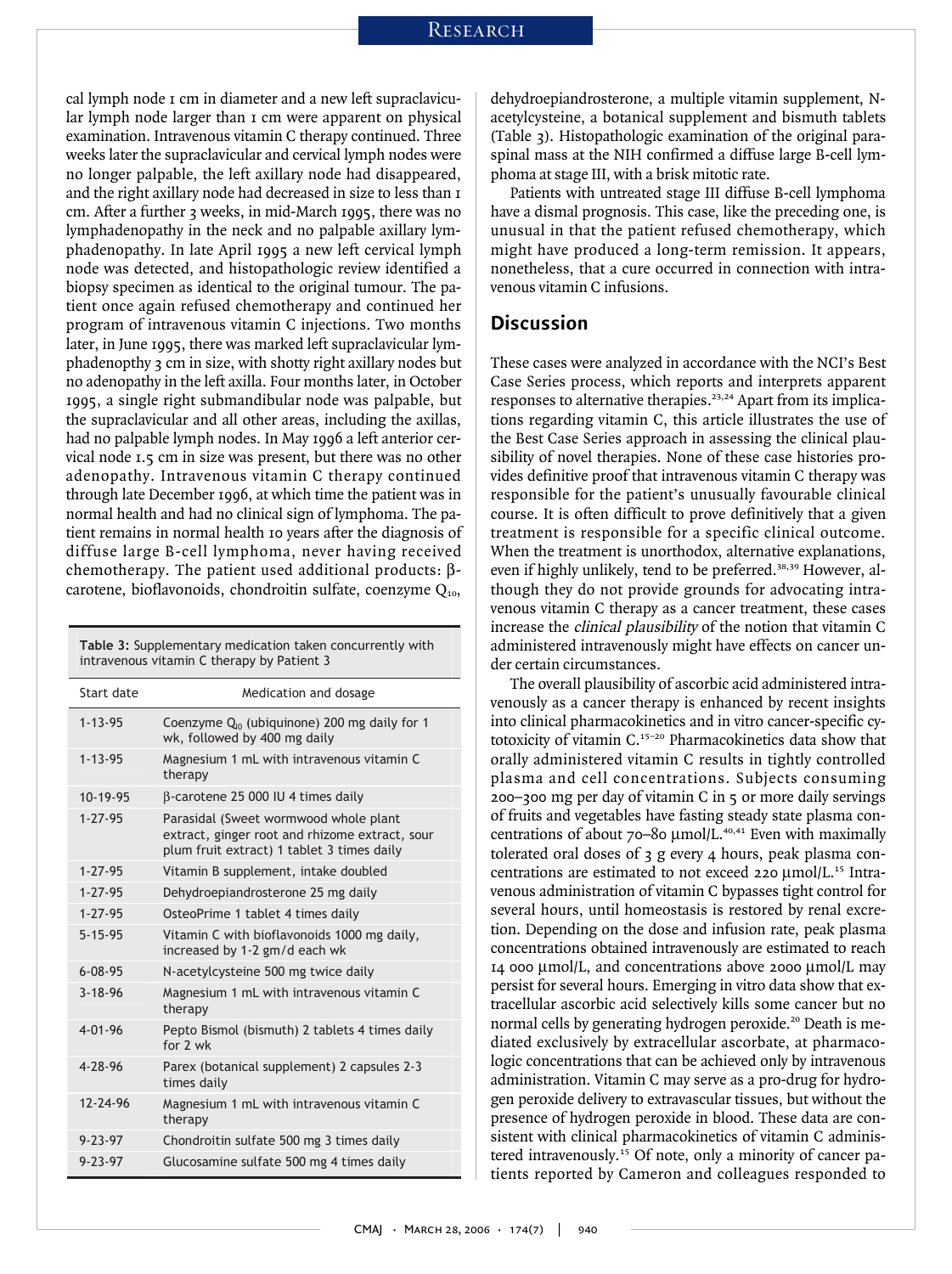#### **RESEARCH**

intravenous and oral vitamin C therapy, $1-4$  and not all cancer cells were killed by ascorbic acid in vitro.<sup>20</sup> Further basic investigation of pharmacologic vitamin C concentrations in mediating cell death will facilitate discovery of the mechanisms responsible for sensitivity and resistance in vitro and in vivo. On the basis of emerging clinical and in vitro data, earlyphase clinical trials of intravenous vitamin C therapy alone and in combination with conventional chemotherapy are currently in the planning and execution phase, including a formal phase I trial in progress at McGill University.<sup>42-44</sup>

The cases reported here do not prove that vitamin C induced the favourable outcomes observed. These patients received other alternative medicine therapies. Spontaneous remission of some tumours may occur rarely, although the 3 cancers reported here are dissimilar. Accretion of more cases meeting NCI Best Case Series guidelines may indicate whether vitamin C or other factors contribute to such remissions.

It is likely that high vitamin C intakes have low toxicity, except under certain conditions.<sup>45,46</sup> Intravascular hemolysis was reported after massive vitamin C administration in people with glucose-6-phosphate dehydrogenase deficiency.<sup>46</sup> Administration of high-dose vitamin C to patients with systemic iron overload may increase iron absorption and represents a contraindication.<sup>46,47</sup> Ascorbic acid is metabolized to oxalate, and 2 cases of acute oxalate nephropathy were reported in patients with pre-existing renal insufficiency given massive intravenous doses of vitamin C.<sup>48,49</sup> Therefore, patients with renal insufficiency or renal failure, or who are undergoing dialysis, should not receive high doses of vitamin C.<sup>46</sup> It is controversial whether high-dose vitamin C use is associated with oxalate kidney stones, and patients with hyperoxaluria or a prior history of oxalate kidney stones have a relative contraindication to high-dose vitamin C.<sup>46</sup> Rare cases of acute tumour hemorrhage and necrosis were reported in patients with advanced cancer within a few days of starting high-dose intravenous vitamin C therapy, although this was not independently verified by pathologic review.1,50 Although tumour hemorrhage suggests an anticancer potential for ascorbate, there is the potential for risk to some patients.

The cases reported here are of tumours confirmed by histopathologic examination to have poor prognosis but that instead had long clinical remissions. Most previous case reports lacked independent pathologic confirmation of the tumour and did not follow the NCI Best Case Series guidelines, which makes their interpretation difficult. Recent findings show that only high-dose intravenous, but not oral, vitamin C therapy results in very high plasma vitamin C concentrations (e.g., 14 000 µmol/L). At these concentrations, the vitamin is toxic to some cancer cells, possibly because at these concentrations the vitamin is a pro-drug for hydrogen peroxide formation in extracellular fluid. Accumulated data confer some degree of biological and clinical plausibility to the notion that high-dose intravenous vitamin C therapy may have anti-tumour effects in certain cancers. When all available data are considered, further clinical study as to safety and efficacy of intravenous vitamin C is warranted.

This article has been peer reviewed.

From the Molecular and Clinical Nutrition Section, Digestive Diseases Branch, National Institute of Diabetes and Digestive and Kidney Diseases (Padayatty, Katz, Levine), and the Laboratory of Pathology, Centers for Cancer Research, National Cancer Institute (Hewitt), National Institutes of Health, Bethesda, Md.; Lady Davis Institute for Medical Research (Hoffer), McGill University, Montréal, Que.; Bio-Communications Research Institute (Riordan) (deceased), Wichita, Kan.

#### **Competing interests:** None declared.

**Contributors:** Sebastian Padayatty, Arie Katz and Mark Levine wrote the first draft, Hugh Riordan contributed to data acquisition, Stephen Hewitt conducted pathology reviews and John Hoffer revised this article. All of the authors contributed to the conception, design and critical review of the paper. All of the authors approved the final version of the paper, excepting Hugh Riordan. Hugh Riordan died before the final version was accepted but had reviewed and approved an earlier version of the paper.

**Acknowledgements:** The writing of this paper was supported in part by the Intramural Research Program of the National Institute of Diabetes and Digestive and Kidney Diseases, National Institutes of Health (Z01 DK 54506).

Hugh D. Riordan died suddenly during the final preparation of this article. We dedicate it to his memory.

#### **REFERENCES**

- 1. Cameron E, Campbell A. The orthomolecular treatment of cancer. II. Clinical trial of high-dose ascorbic acid supplements in advanced human cancer. Chem Biol Interact 1974;9:285-315.
- 2. Cameron E, Campbell A, Jack T. The orthomolecular treatment of cancer. III. Reticulum cell sarcoma: double complete regression induced by high-dose ascorbic acid therapy. Chem Biol Interact 1975;11:387-93.
- Cameron E, Pauling L. Supplemental ascorbate in the supportive treatment of cancer: prolongation of survival times in terminal human cancer. Proc Natl Acad Sci U S A 1976;73:3685-9.
- Cameron E, Pauling L. Supplemental ascorbate in the supportive treatment of cancer: reevaluation of prolongation of survival times in terminal human cancer. Proc Natl Acad Sci U S A 1978;75:4538-42.
- 5. Creagan ET, Moertel CG, O'Fallon JR, et al. Failure of high-dose vitamin C (ascorbic acid) therapy to benefit patients with advanced cancer. A controlled trial. <sup>N</sup> Engl J Med 1979;301:687-90.
- 6. Moertel CG, Fleming TR, Creagan ET, et al. High-dose vitamin C versus placebo in the treatment of patients with advanced cancer who have had no prior chemotherapy. A randomized double-blind comparison. N Engl J Med 1985;312:137-41.
- 7. Wittes RE. Vitamin C and cancer. N Engl J Med 1985;312:178-9.<br>8. Golde DW, Vitamin C in cancer. Integr Cancer Ther 2002:2:158.
- 8. Golde DW. Vitamin C in cancer. Integr Cancer Ther 2003;2:158-9.
- 9. Bernstein BJ, Grasso T. Prevalence of complementary and alternative medicine use in cancer patients. J ClinOncol 2001;15:1267-72.
- 10. Cassileth BR, Deng G. Complementary and alternative therapies for cancer. Oncologist 2004;9:80-9.
- 11. Hoffer LJ. Complementary or alternative medicine: the need for plausibility. CMAJ 2003;168:180-2.
- 12. Cameron E. Protocol for the use of vitamin C in the treatment of cancer. Med Hypotheses 1991;36:190-4
- 13. Padayatty SJ, Levine M. Reevaluation of ascorbate in cancer treatment: emerging evidence, open minds and serendipity. J Am Coll Nutr 2000;19:423-5.
- 14. Padayatty SJ, Levine M. New insights into the physiology and pharmacology of vitamin C. CMAJ 2001;164:353-5.
- 15. Padayatty SJ, Sun H, Wang Y, et al. Vitamin C pharmacokinetics: implications for oral and intravenous use. Ann Intern Med 2004;140:533-7.
- 16. Benade L, Howard T, Burk D. Synergistic killing of Ehrlich ascites carcinoma cells by ascorbate and 3-amino-1,2,4,-triazole. Oncology 1969;23:33-43.
- 17. Bram S, Froussard P, Guichard M, et al. Vitamin C preferential toxicity for malignant melanoma cells. Nature 1980;284:629-31.
- 18. Leung PY, Miyashita K, Young M, et al. Cytotoxic effect of ascorbate and its derivatives on cultured malignant and nonmalignant cell lines. Anticancer Res 1993;13:475-80.
- 19. Casciari JJ, Riordan NH, Schmidt TL, et al. Cytotoxicity of ascorbate, lipoic acid, and other antioxidants in hollow fibre in vitro tumours. Br J Cancer 2001;84:1544-50.
- 20. Chen Q, Espey MG, Krishna MC, et al. Pharmacologic ascorbic acid concentrations selectively kill cancer cells: Action as a pro-drug to deliver hydrogen peroxide to tissues. Proc Natl Acad Sci U S A 2005
- 21. Padayatty SJ, Levine M. Vitamin C and coronary microcirculation. Circulation 2001;103:E117.
- 22. Hoffer LJ. Proof versus plausibility: rules of engagement for the struggle to evaluate alternative cancer therapies. CMAJ 2001;164:351-3.
- 23. White JD. Complementary and alternative medicine research: a National Cancer Institute perspective. Semin Oncol 2002;29:546-51.